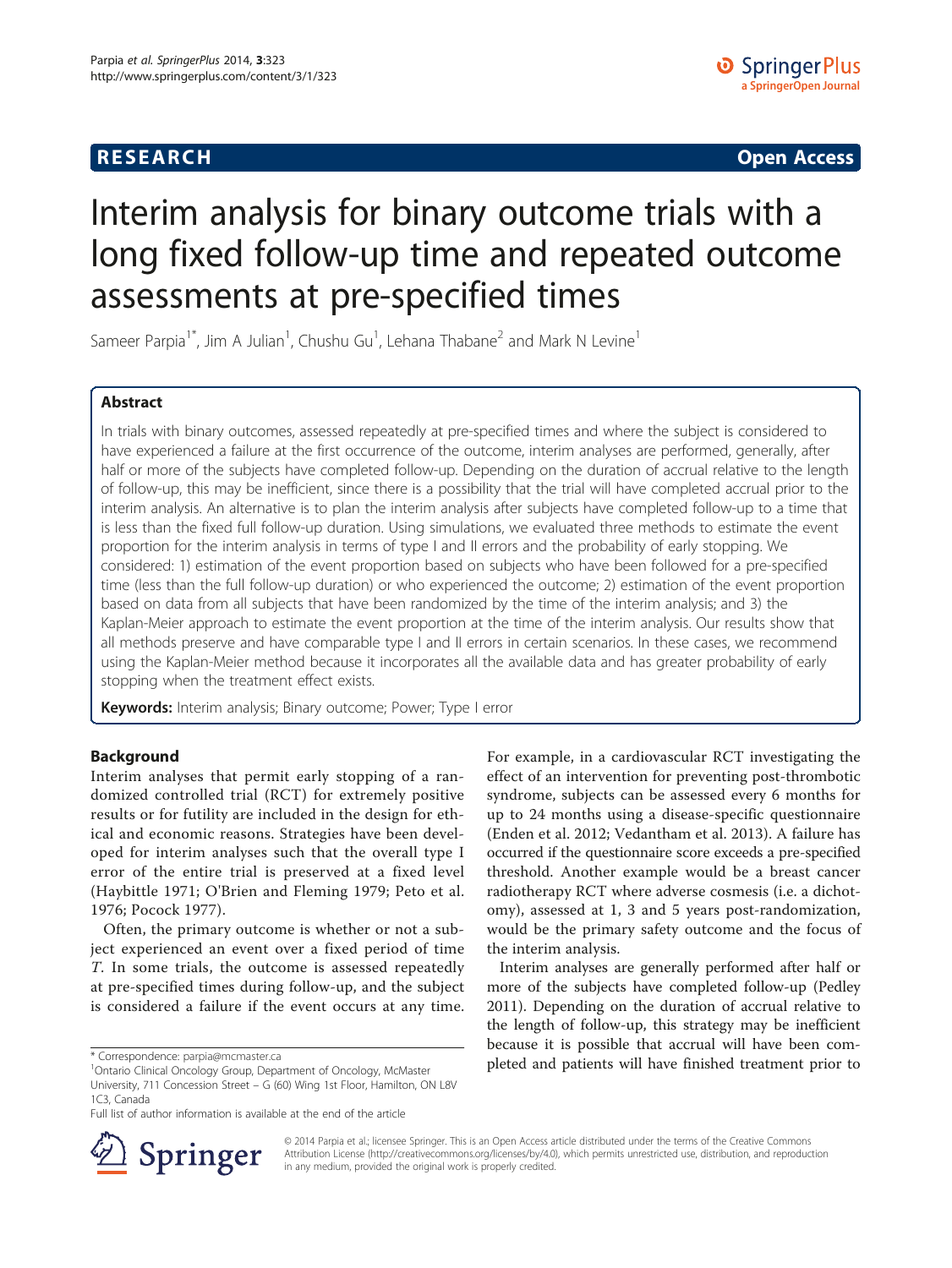<span id="page-1-0"></span>the interim analysis. If, however, the interim analysis was done earlier and a statistically significant effect was found, the trial may be stopped, and all future subjects would receive the experimental therapy.

In this situation, one alternative is to plan an interim analysis after a smaller percentage of subjects have completed full follow-up. However, there is a low probability of terminating the trial early when the interim analysis is based on so little information, and, therefore, such an analysis would unnecessarily spend alpha (Togo and Iwasaki [2013](#page-6-0)). A second alternative is to plan the interim analysis after half or more of the subjects have completed a specified portion of the follow-up  $R$ , where  $R < T$ , and T is the fixed full follow-up duration for each subject.

Several researchers have studied methods that combine data from subjects who have completed full followup with those who have been followed for duration  $R$  in situations where the outcome is reversible (Marschner and Becker [2001](#page-6-0); Sooriyarachchi et al. [2006](#page-6-0); Whitehead et al. [2008\)](#page-6-0). In our research, however, the situation is different in that the outcome can be ascertained at any of the pre-specified visits during follow-up and is irreversible.

In this paper, we consider 3 methods of estimating the interim event proportion (risk) for each treatment group in an RCT for an interim analysis: 1) estimated event proportion based only on subjects who have been followed for at least duration  $R$  or who had an outcome event; 2) the event proportion based on data from subjects that have been randomized by the time of the interim analysis, and 3) the Kaplan-Meier approach to estimate the event proportion. We investigate the effect of each method on the type I and II errors and the probability of early stopping through computer simulation of various trial scenarios.

# Methods

Consider a trial designed to detect an absolute risk reduction (ARR) between the standard group  $(\pi_0)$  and the experimental group (π<sub>1</sub>) over the time period 0 to T using a normal approximation Z-test with

$$
Z = \frac{\hat{\pi}_1 - \hat{\pi}_0}{\sqrt{\frac{\hat{\pi}_1(1 - \hat{\pi}_1)}{n_1} + \frac{\hat{\pi}_0(1 - \hat{\pi}_0)}{n_0}}}
$$

where  $\hat{\pi}_0$  and  $\hat{\pi}_1$  are the observed proportions,  $n_0$  and  $n_1$  are the group sample sizes, and we are testing the one-sided hypotheses H<sub>0</sub>:  $\pi_1 \geq \pi_0$  versus H<sub>1</sub>:  $\pi_1 < \pi_0$ . Furthermore, we assume 90% power, an alpha of 0.025 and a 1:1 randomization. Since the normal distribution is symmetric, the p-value for a one-sided test is equivalent to half of the two-sided p-value.

Suppose the trial requires 4 years for enrolment, each subject is followed for 2 years (i.e.  $T = 24$  months), and

failures are ascertained at any of the four 6-monthly prespecified visits post-randomization. Let the start of the trial (calendar time) be denoted by  $\tau_0$ . Following the no-tation in Table [1](#page-2-0), let  $t_i$  be the pre-specified visit times in the trial where  $t_i \leq T$  and *j* is the visit number where  $j =$ 0, 1, 2... *J*, and *J* denotes the number of visits (e.g.  $J = 4$ and  $t_0 = 0$ ,  $t_1 = 6$ ,  $t_2 = 12$ ,  $t_3 = 18$ ,  $t_4 = 24$  months). Suppose an interim analysis is scheduled to occur when 50% of the subjects have completed  $R = 12$  months  $(t_2 = R)$  of follow-up which, assuming a uniform recruitment pattern, corresponds to approximately 36 months after the start of the trial, denoted by  $\tau_1$  (Figure [1](#page-2-0)). At the interim analysis, the proportion of subjects who fail in each group could be estimated using any of the following approaches.

# Method 1: event proportion based on subjects followed for at least duration R or who had an event

In RCTs where the length of enrolment relative to followup is not an issue, subjects included in the interim analysis are those who have completed their full follow-up T or who have had an event prior to completion (Pedley [2011](#page-6-0)). A similar approach is used here whereby we include only subjects who have completed at least duration  $R$  (where  $t_r = R$ , r refers to the visit at which follow-up time equals  $R$ ) of their full follow-up  $T$ , or have had an event prior to this point. Since the interim analysis occurs after 50% of the subjects have completed at least follow-up of  $R$ , this approach includes the first 50% of enrolled subjects plus those subjects that have experienced an event but have not completed follow-up of R. For each treatment group *i* (0 = standard, 1 = experimental) at visit time  $t_i$ , let  $m_{ii}$  be the number of subjects at risk (i.e. have completed visit at  $t_i$  without having an event), and let  $e_{ii}$  be the number of new events diagnosed. Then the event proportion in treatment group  $i$  at the time of interim analysis  $\tau_1$  is given by:

$$
\hat{\pi}_i(\tau_1) = \frac{\sum_{k=1}^J e_{ik}}{m_{ir} + \sum_{k=1}^J e_{ik}}
$$

The individuals who have experienced an event but have not completed duration R of follow-up are included in the numerator and the denominator.

# Method 2: event proportion based on data from subjects that have been randomized by the time of the interim analysis

This simple approach uses data from the subjects randomized by the time of the interim analysis  $\tau_1$  (i.e. once 50% of the subjects have been followed for at least time  $R$ ). Let  $n_i$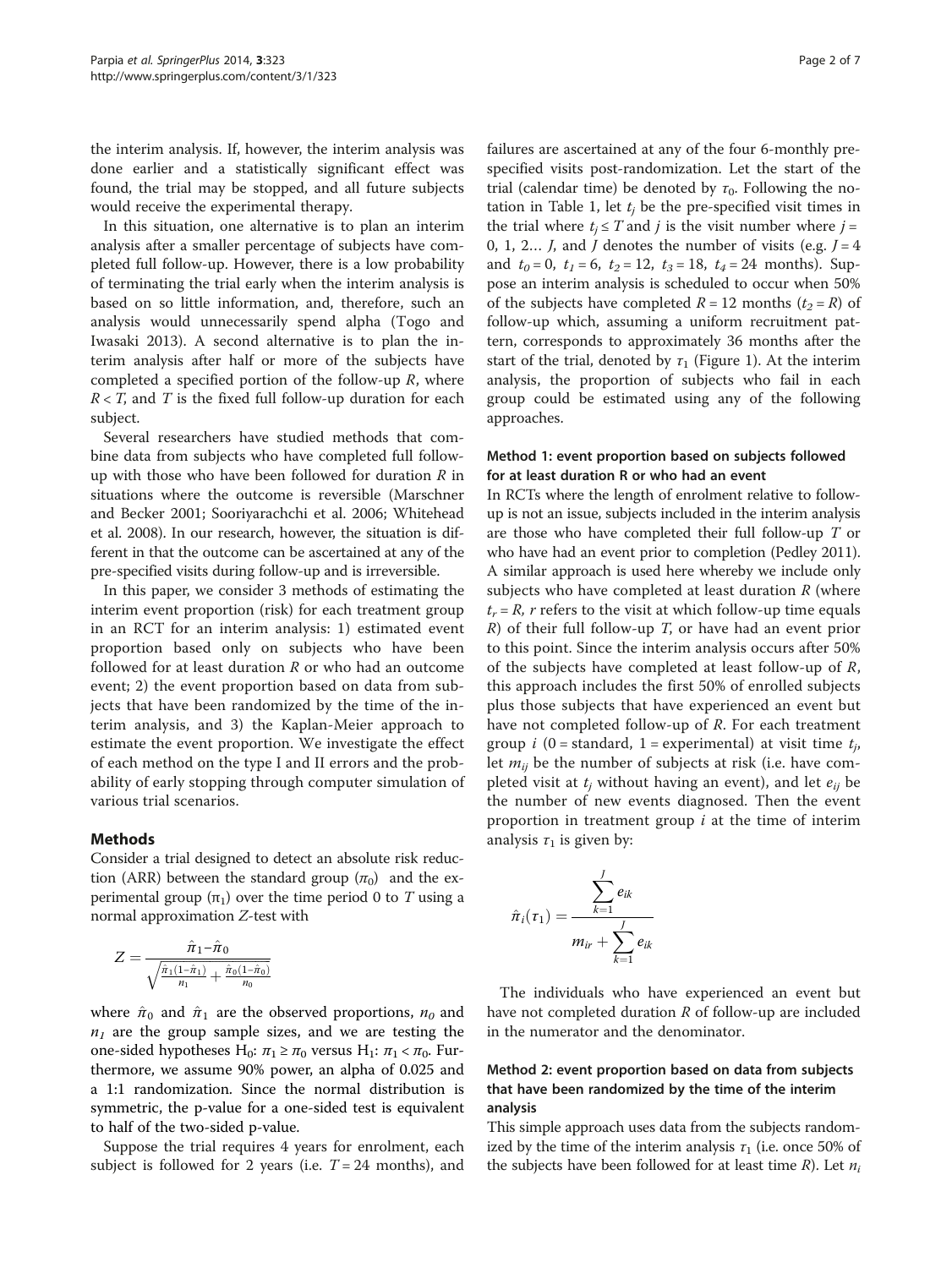| Visit number J | Visit time $t_i$ | Subjects at risk m <sub>i</sub> | New events e <sub>i</sub> | Incidence at visit $j$ $d_i$ |
|----------------|------------------|---------------------------------|---------------------------|------------------------------|
|                | $t_0$ (<6 m)     | m <sub>0</sub>                  | $e_0 = 0$                 | $d_0 = 0$                    |
|                | $t_1$ (6 m)      | m <sub>1</sub>                  | e <sub>1</sub>            | $d_1 = e_1/m_1$              |
|                | $t_2$ (12 m)     | m <sub>2</sub>                  | e <sub>2</sub>            | $d_2 = e_2/m_2$              |
|                | $t_3$ (18 m)     | m <sub>3</sub>                  | $e_3$                     | $d_3 = e_3/m_3$              |
| 4              | $t_4$ (24 m)     | m <sub>4</sub>                  | $e_4$                     | $d_4 = e_4/m_4$              |

<span id="page-2-0"></span>Table 1 Notation table for estimation of event proportions

be the number of subjects who have been randomized to treatment group i. Then the event proportion for each group at the time of interim analysis  $\tau_1$  is given by

$$
\hat{\pi}_i(\tau_1) = \frac{\sum_{k=1}^J e_{ik}}{n_i}
$$

which is simply the total number of observed events divided by the number of subjects randomized by time  $\tau_1$ .

## Method 3: Kaplan-Meier approach

This approach also uses all the data available at the time of the interim analysis  $\tau_1$  (i.e. once 50% of the subjects have been followed for at least time  $R$ ). For individuals who have not completed follow-up time  $T$  (i.e. the full fixed follow-up duration) and have not had the event, they are simply right-censored at the latest time that they were observed. Then the Kaplan-Meier (KM) estimates can be calculated using all randomized subjects and the event proportion in treatment group  $i$  at the time of interim analysis  $\tau_1$  is given by

$$
\hat{\pi}_i(\tau_1) = 1 - S_i(T)
$$

where  $S_i(T)$  is the KM survivor function estimate. Following the notation in Table 1, this is equivalent to

$$
\hat{\pi}_i(\tau_1) = 1 - \prod_{k=1}^J (1 - d_{ik}).
$$

We evaluated these methods in terms of overall type I and II errors and the probability of early stopping of the trial for a positive result at the interim. The interim analysis was performed using the Haybittle-Peto (Haybittle [1971](#page-6-0); Peto et al. [1976](#page-6-0)) and O'Brien-Fleming (O'Brien and Fleming [1979](#page-6-0)) monitoring boundaries for extreme positive results. These boundaries are conservative and require small p-values for early stopping of the trial. Other less conservative boundaries such as the Pocock approach were not evaluated (Freidlin and Korn [2009](#page-6-0); Pocock [2005\)](#page-6-0).

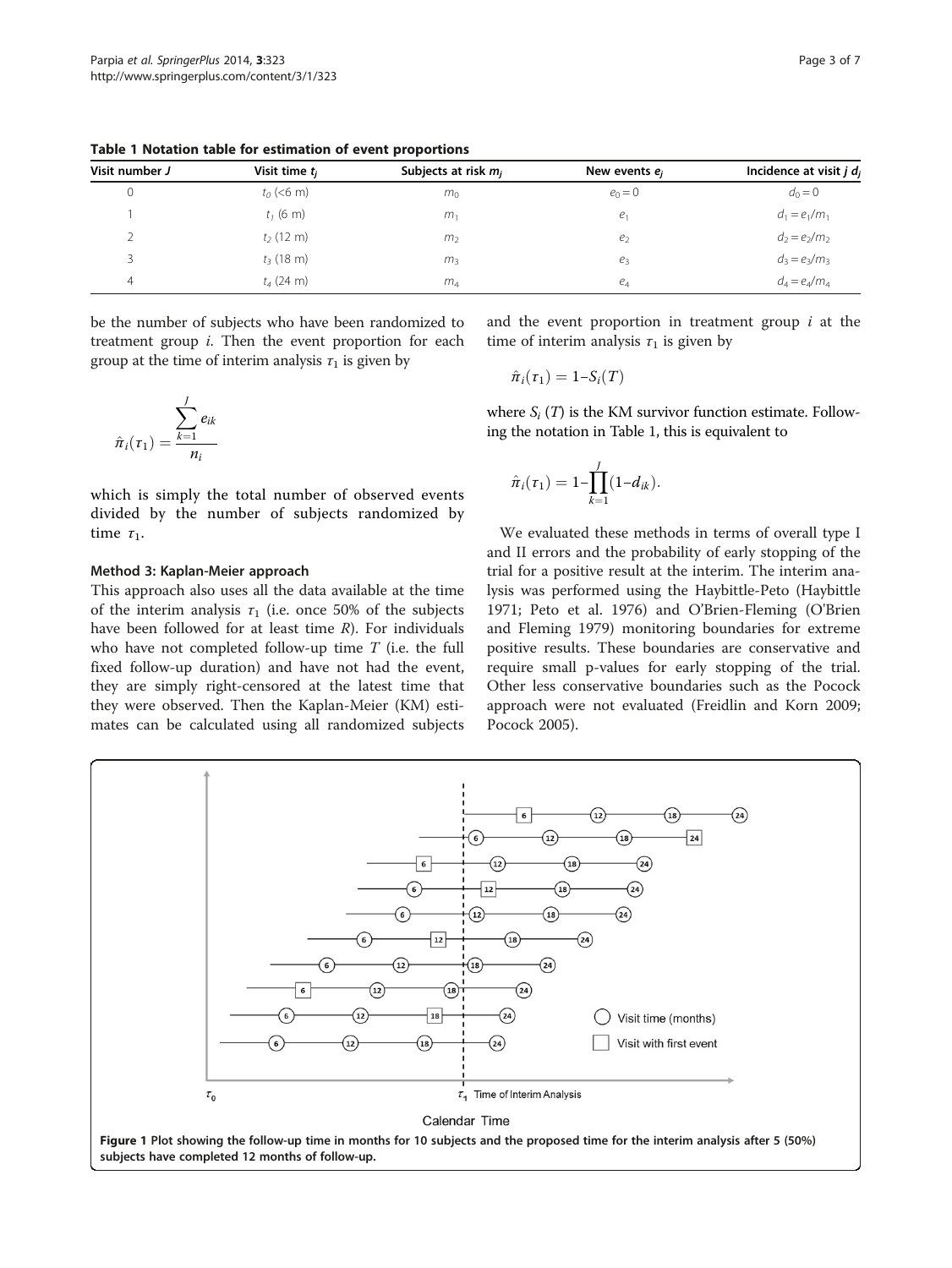## Simulation

We considered six RCTs similar to the trial described in the [Methods](#page-1-0) section (see Table 2). Data for the binary endpoint were generated using the binomial distribution under the null and alternative hypotheses.

For each subject with an event, the time at which the event occurred was randomly assigned to reflect five clinically-plausible scenarios (Table 3), using the following: 1) events were distributed equally across the four timepoints with probabilities (0.25, 0.25, 0.25, 0.25) for both groups; 2) the majority of the events occurred in the first two time-points with probabilities (0.35, 0.30, 0.20, 0.15) for both groups; 3) the majority of the events occurred in the last two time-points with probabilities (0.15, 0.20, 0.30, 0.35) for both groups; 4) the standard group follows distribution (3) and the experimental group follows distribution (2); and 5) the reverse of scenario (4). Entry times for subjects over 48 months were randomly generated from a uniform distribution, and the interim analysis was carried out after 50% of the subjects completed  $R = 12$  months of follow-up. We carried out 10,000 replications for each trial. Given that  $Z(x)$  and  $Z(y)$  are the interim and final test statistics, respectively, the type I error rate,  $P_{H_o}(Z(x) > g \text{ or } [Z(x) \le g \text{ and } Z(y) > f]),$  and the type II error,  $P_{H_1}(Z(x) \leq g$  and  $Z(y) \leq f$ ), were obtained from data generated under the null and alternative hypotheses, respectively, where  $g$  and  $f$  are the interim and final critical values of the O'Brien-Fleming  $(g = 2.797, f = 1.977)$ and Haybittle-Peto  $(g = 3.0, f = 1.967)$  monitoring boundaries. The probability of early stopping,  $P_{H_1}(Z(x) > g)$ , was obtained under the alternative hypotheses. All analysis was performed in R 2.15 ([www.r-project.org](http://www.r-project.org)).

## Results

The results of the type I error rates for the three methods are shown graphically in Figure [2.](#page-4-0) The three methods have comparable type I error rates across each of the trials and event distribution scenarios. The methods in general have nominal or close-to-nominal type I error rates when the event distribution probabilities are equivalent between

Table 2 Summary of six trials considered for simulation with  $\beta$  = 0.10 and a one-sided  $\alpha$  = 0.025

| Standard group<br>event proportion<br>$(\pi_0)$ | <b>Experimental group</b><br>event proportion<br>$(\pi_1)$ | Absolute risk<br>reduction<br>$(\pi_0 - \pi_1)$ | N    |
|-------------------------------------------------|------------------------------------------------------------|-------------------------------------------------|------|
| 0.30                                            | 0.25                                                       | 0.05                                            | 3342 |
| 0.30                                            | 0.20                                                       | 0.10                                            | 796  |
| 0.30                                            | 0.10                                                       | 0.20                                            | 160  |
| 0.50                                            | 0.45                                                       | 0.05                                            | 4182 |
| 0.50                                            | 0.40                                                       | 0.10                                            | 1030 |
| 0.50                                            | 0.30                                                       | 0.20                                            | 242  |

Table 3 Summary of the event distribution probabilities for the simulated scenarios

| Scenario      | Event distribution probabilities by visit time<br>$t_1$ , $t_2$ , $t_3$ , $t_4$ |                           |  |  |
|---------------|---------------------------------------------------------------------------------|---------------------------|--|--|
|               |                                                                                 |                           |  |  |
|               | Standard group                                                                  | <b>Experimental group</b> |  |  |
|               | 0.25, 0.25, 0.25, 0.25                                                          | same as standard          |  |  |
| $\mathcal{P}$ | 0.35, 0.30, 0.20, 0.15                                                          | same as standard          |  |  |
| 3             | 0.15, 0.20, 0.30, 0.35                                                          | same as standard          |  |  |
| 4             | 0.15, 0.20, 0.30, 0.35                                                          | 0.35, 0.30, 0.20, 0.15    |  |  |
| 5             | 0.35, 0.30, 0.20, 0.15                                                          | 0.15, 0.20, 0.30, 0.35    |  |  |

treatment groups or when the experimental treatment group events occurred earlier in the trial compared with the standard group. However, under these same scenarios, slightly greater-than-nominal type I error rates are seen in the trials where  $(\pi_0, \pi_1)$  = (0.30, 0.10) and  $(\pi_0, \pi_1)$  = (0.50, 0.45), where the type I error rates are approximately 0.03. For the scenario where the experimental group events occurred later in the trial compared with the standard group, the type I error was generally inflated for all methods.

The three methods also have comparable type II error rates (Figure [3\)](#page-4-0). In general, under all event distribution scenarios and trials, the type II error rates are comparable to the nominal value of 0.10 regardless of the interim analysis method or stopping boundary rule. Moreover, in the scenario where the experimental group events occurred later in the trial compared with the standard group, the type II errors rates are much lower than the nominal value for the trials with ARRs of 0.05 and 0.10.

Under the alternative hypothesis, methods 1 and 3 have comparable probabilities for early stopping in scenarios where the treatment groups have equivalent event distributions probabilities over time, specifically in the trials where  $\pi_0$  = 0.30 (Figure [4\)](#page-5-0). Method 3 has a slightly greater probability of early stopping than method 1 in the trials where  $\pi_0 = 0.50$ . Moreover, method 2 has the smallest probability of early stopping in scenarios where the treatment groups had equivalent event distributions probabilities over time. On the other hand, all methods have comparable probabilities of early stopping in the scenarios where the treatment groups had contrasting event distributions over time. The highest probabilities for early stopping are seen in the trials where the experimental group had a smaller proportion of events occur earlier in the trial compared with the standard group, and the lowest probabilities of early stopping are seen in the opposite scenario. In general, the probability for early stopping is greater using the O'Brien-Fleming boundaries compared with the Haybittle-Peto monitoring boundaries.

## **Discussion**

In RCTs with binary endpoints, interim analyses are generally conducted after a considerable percentage of subjects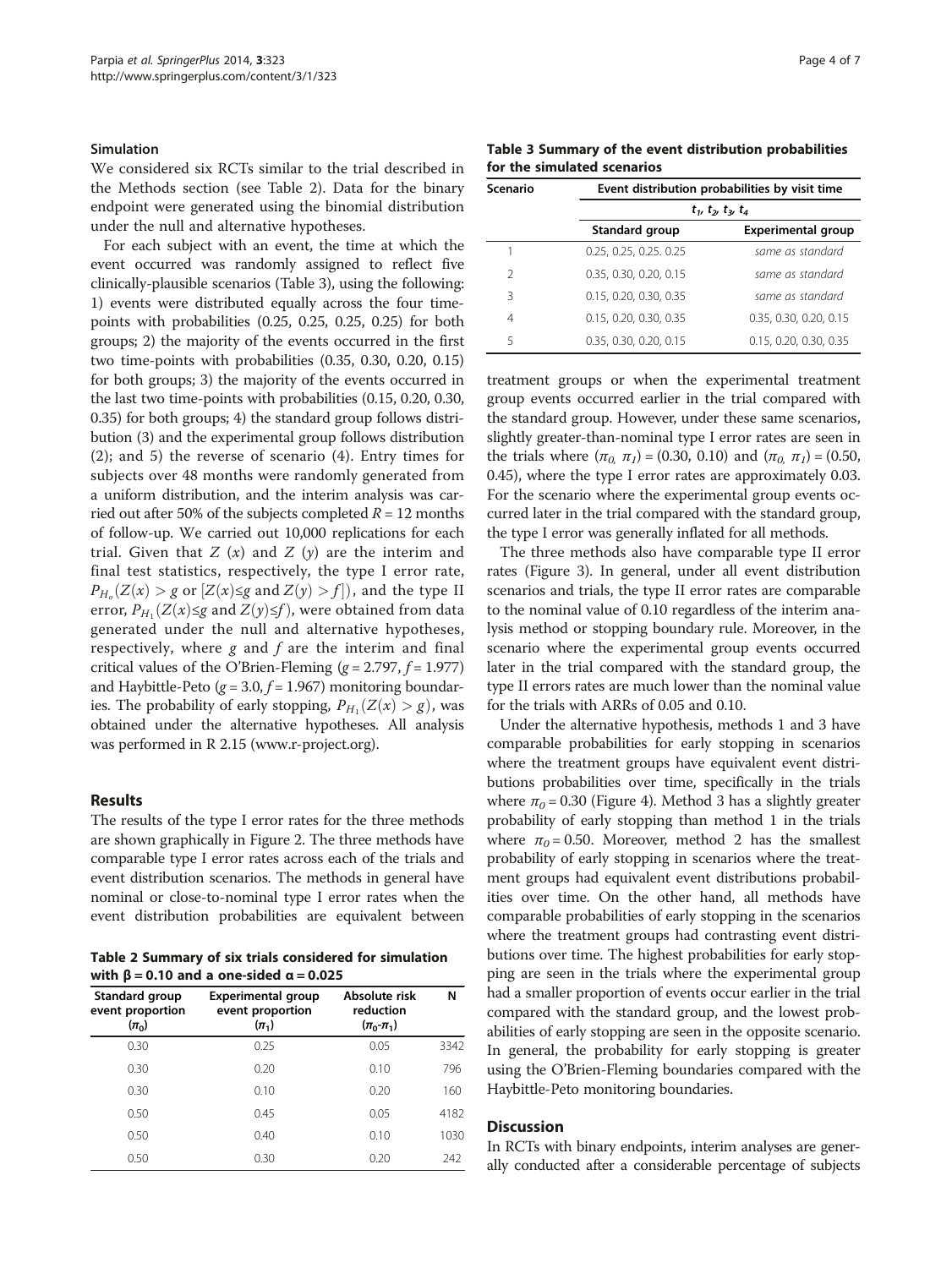<span id="page-4-0"></span>

have completed follow-up. However, under certain situations this approach is not optimal since the trial may have completed accrual and all the subjects will have been treated by that time. We evaluated three approaches for an interim analysis when a considerable percentage of subjects complete a follow-up time that is less than the planned trial follow-up.

We observed that the type I error rates were comparable for all three methods. For most trials simulated, under the scenarios where the event distributions were equivalent between treatment groups or the experimental group had events occur earlier than the standard group, the type I error rates were close to the nominal value. These results concur with those of Pedley ([2011](#page-6-0)),

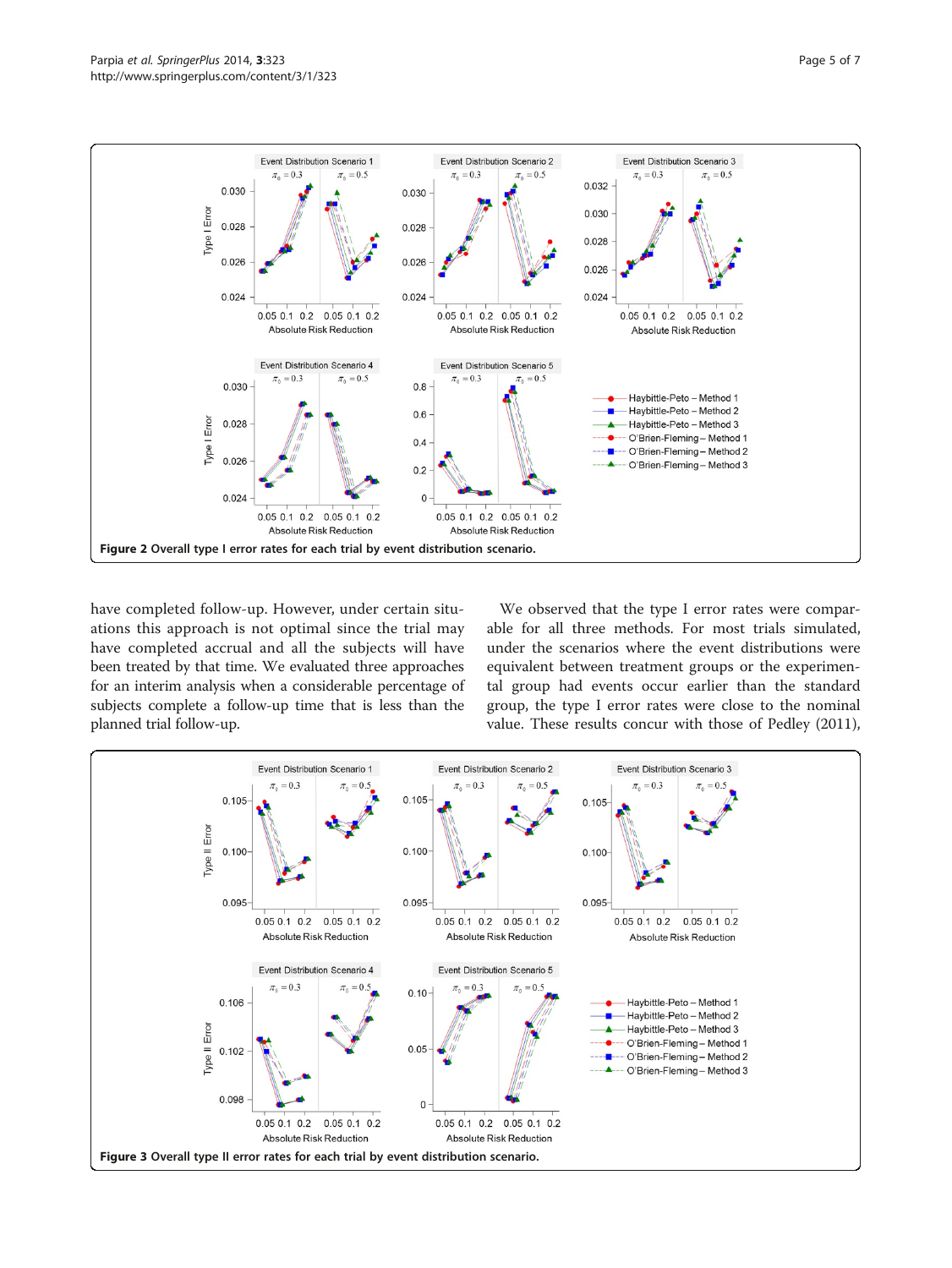<span id="page-5-0"></span>

who showed that conducting the interim analysis after a considerable percentage of subjects had completed full follow-up (using method 2) produced nominal type 1 error rates, albeit in the situation where events could be measured at any time during follow-up and not just at specific time points. However, we also observed that the type I error rate increased with increasing absolute risk reduction for trials with a standard group event proportion of 0.3, thus resulting in slightly higher type I error rates for the trial with ARR to 0.20. In addition, similar slightly higher type I error rates were seen in the trial with a standard group event proportion of 0.5 and the ARR = 0.05. This is perhaps due to a combination of less variability and a small sample size for the former, and a large sample size and small ARR for the latter. Therefore, trialists should be cautious of using either of these methods under these situations.

While there were situations in which the type I errors were slightly inflated with all methods, the methods performed much better with regard to the type II errors under all scenarios, suggesting that these methods will not have a negative effect on the power to detect the hypothesized difference between treatment groups provided the difference exists. Under the scenarios where the experimental group had events occur later compared with the standard group, the methods showed increased overall power because the probability of early stopping was greater in these scenarios. However, under these scenarios, the type I error rates are inflated.

The methods differed on the probability of early stopping under the alternative hypothesis with method 2 having

the lowest probability. This is because this approach includes data from all subjects that have been randomized by the time of the interim analysis in the denominator of the estimation of the event proportion even though a subgroup of these patients would not have had any assessment of the outcome since they would not have reached their first time point for outcome assessment. The consequence is the dilution of the interim treatment effect leading to lower interim power. Method 3 also uses all available data from randomized subjects at the time of the interim analysis. However, it employs a conditional probability approach which differentiates between those subjects who have not yet had an assessment visit (i.e. censored) and who are at risk at each assessment visit, thus yielding a greater probability of early stopping. Similarly, since method 1 uses only a subset of randomized subjects at the time of the interim analysis, the estimated interim treatment effect is less diluted and, therefore, has greater probability for early stopping than method 2. Conversely, since it uses a smaller number of subjects compared with method 3, the probability for early stopping is slightly lower than method 3 in trials where the standard group event proportion is 0.5, because the variability is greater for proportions closer to 0.5. Furthermore, we observed that the probabilities for early stopping are greater using the O'Brien-Fleming boundary compared with the Haybittle-Peto boundary since it is less conservative.

Although the largest probabilities of early stopping under the alternative hypothesis and the smallest type II errors were seen under the scenario where the experimental group had events occurring later compared with